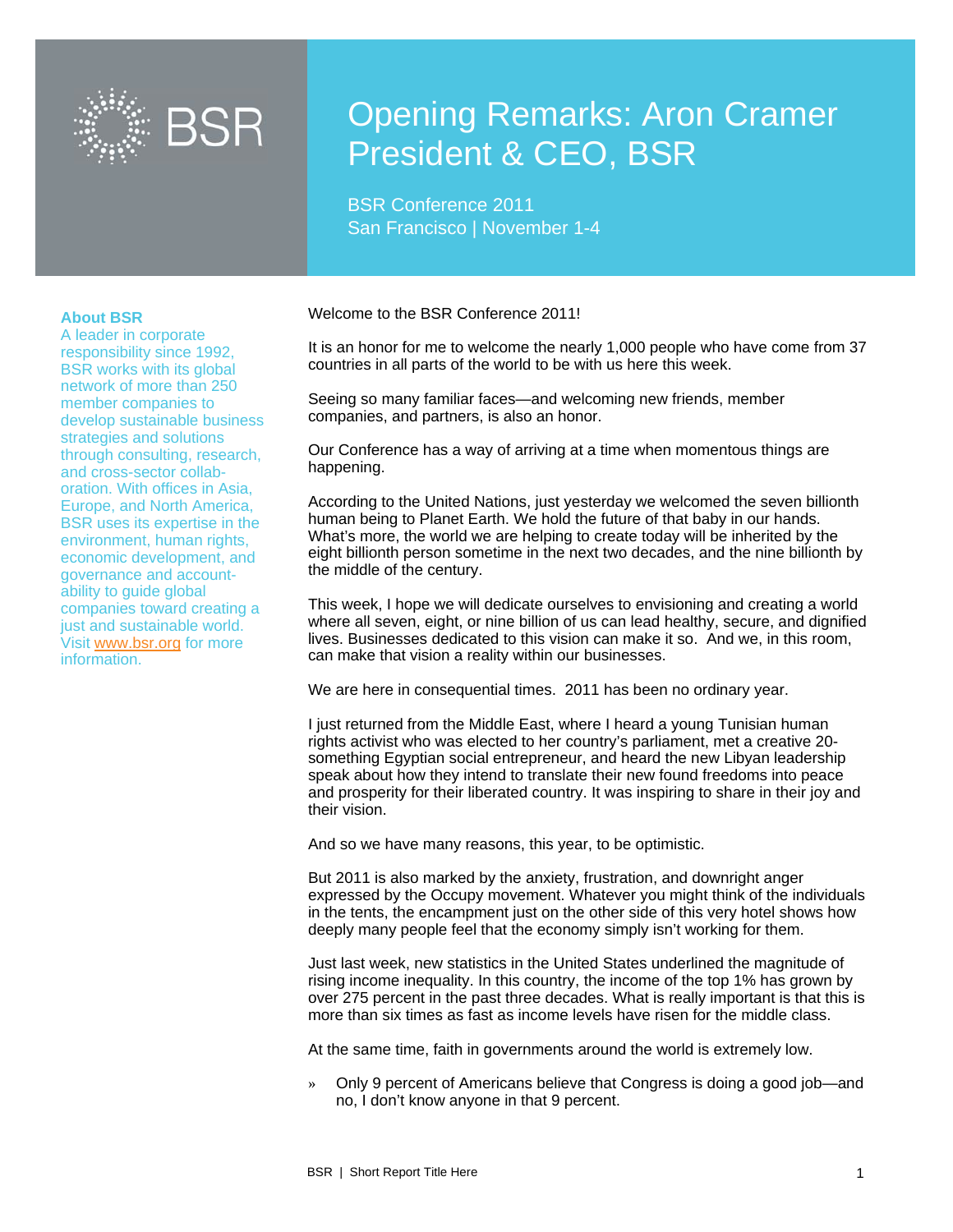- » Eurozone leaders struggle to manage their way out of crippling debt in Greece and elsewhere.
- » And the last time we were here in San Francisco, in 2009, we invested hopes in a global deal on climate change in Copenhagen. Today, few of us assume that grand global agreements will put us on the path we know we need, to sustainable development models.

And environmental issues continue to mount: we are all aware of our widespread—and growing—environmental problems, not least the Rubik's Cube dilemma of managing food, fuel, and water. The speaker you are all waiting to hear next has a little something to say about the climate crisis.

## **THE WORLD'S AGENDA IS THE BUSINESS AGENDA: A NEW AGENDA FOR A NEW WORLD**

But BSR has never been about gloom and doom.

As BSR enters its  $20<sup>th</sup>$  year, which we will be celebrating in 2012, it is clearer than ever that businesses that are sustainable, innovative, and inclusive will lead us out of the "Great Stagnation."

We tackle this challenge in a world with new dynamics. Many of the conditions that shaped the last 20 years are no longer relevant—or as powerful as they were.

In 2011, we live in a world where economic conditions in the West are likely to be stagnant for some time. All around us, confidence is often lacking, and faith in the future has declined.

Our world today is hyper-connected and transparent—a world in which change often happens bottom-up, not top-down, and comes at warp speed.

We live in a world in which the relevance of today's most powerful institutions—in business, civil society, and government—is not guaranteed tomorrow.

All this adds up to an important point: For the first time in a very long time, it is challenges in the mature economies, rather than questions about impact in emerging economies, that are the dominant factor defining corporate responsibility.

In this context, there are four pillars of sustainability that are particularly important now, and should be a part of every company's strategy.

First, business needs to create new solutions to ensure that the economy provides **opportunity for all**. In many ways, Occupy Wall Street is to this decade what the Battle for Seattle was for the last decade: a wakeup call that causes us to see the world differently than before. We must focus on building an **inclusive and fair economy**, including here at home, otherwise business' license to operate will be severely damaged. This challenge has not been on the sustainability agenda, and that should change.

Second, we need to declare **war on waste**. When prosperity reigns, wasting one-third of our food and one-third of our energy is morally dubious; during times of economic distress, it is just foolish. And this is one way that a stagnant economy creates an opportunity: A war on waste may be the best chance we have to make sustainability relevant for every household and consumer. We can turn sustainable consumption from an abstract concept to something that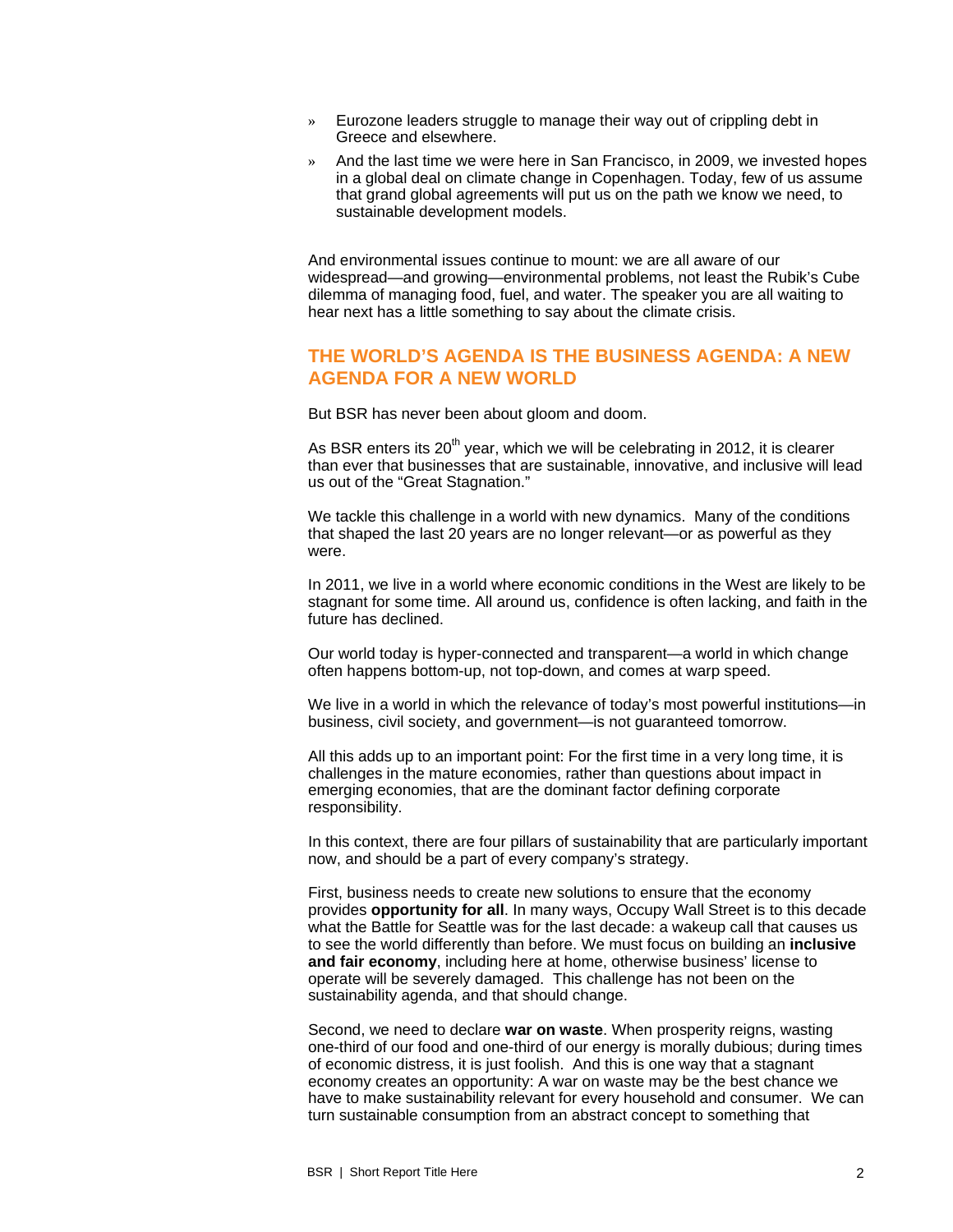enables companies to build new products and new business models that help consumers unlock savings from wiser use of energy, transport, and food.

Third, business needs to push policy makers to stay focused on **reforms that enable long-term thinking.** Companies need to find a constructive public voice. Reforms of reporting requirements and fiduciary duty are needed to ensure that Boards, executives, and line managers are able to make investments in the future. Business needs to make sure that policy makers do not abdicate the responsibility to create a low-carbon economy. Looking ahead to Rio+20, next June, business should make sure that climate change stays on the world's agenda.

Finally, let's remember what business does best: innovate. The anxious headlines about the global economy mask an undeniable fact: We are living in a golden era of innovation. It is happening down the road in Silicon Valley, in remote villages in Africa, India, and Brazil where mobile technologies are creating opportunities and through new business models focusing on value not stuff. More than ever, the sustainability function has to be an innovation lab. We have to be architects of a new world, not cost centers that manage reputation.

#### **TRANSITION – REDEFINING LEADERSHIP**

I want to close by touching on the theme of this year's conference, "Redefining Leadership."

We chose this theme because we see the characteristics of leadership changing in fundamental ways.

Traditionally, leaders demonstrated their prowess by separating themselves from others. The challenge of our time is to lead by bringing others along with us.

Traditionally, leaders could rely on a monopoly on information; today, leaders must elicit insights from information coming from many different and often very unfamiliar sources.

Traditionally, leaders aimed to make their own institutions the best they could be; today, leadership means finding partners to amplify the progress any single company can make on its own.

So let's make a deal.

Over the next three days, make an explicit effort to explore new ways of leading. Commit to yourselves to learning from your peers and fellow practitioners—all 1,000 here in San Francisco this week—about how to be more effective leaders, moving your companies to excellence through sustainability.

## **CONCLUSION**

Looking around, it is easy to question how well prepared many institutions are to take up the challenges of our world.

Governments may be better at negotiating slices of a shrinking pie than creating new opportunities.

The Occupy movement may be better at channeling anger than creating solutions.

And consumers nervous about their jobs may think first about their immediate needs, not the longer term.